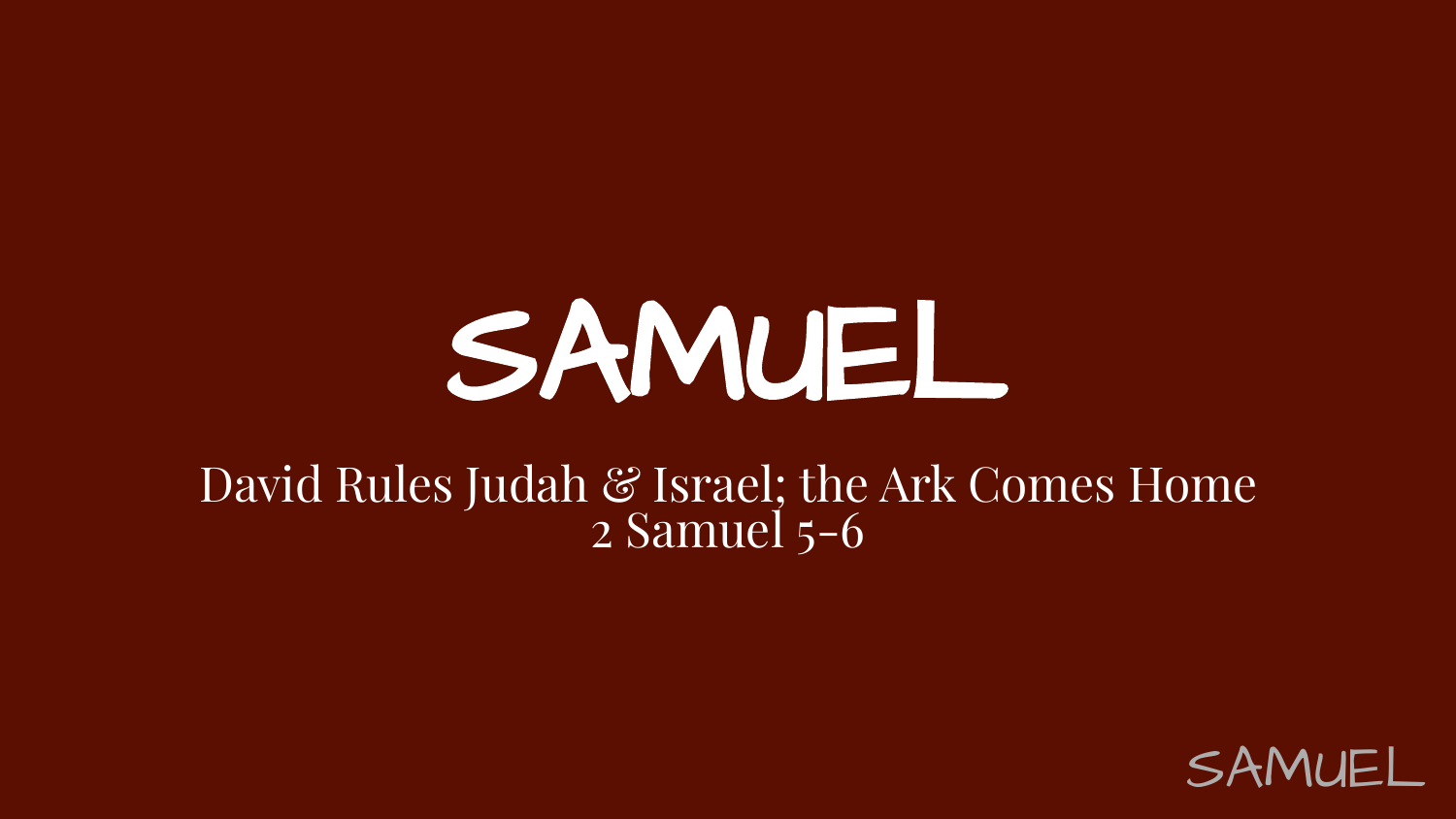# **5:1-5 David Rules Israel**

- Much of the story remains a mystery
	- Remember, this isn't a history textbook
	- Focus on ultimate cause: God chose David

- *● Historically* Abner paves the way (2 Sam 3)
- *● Sociologically*  David covenants with the north (2 Sam 3)
- *Psychologically* David has earned trust, respect, & loyalty
	- *Theologically* God chose David

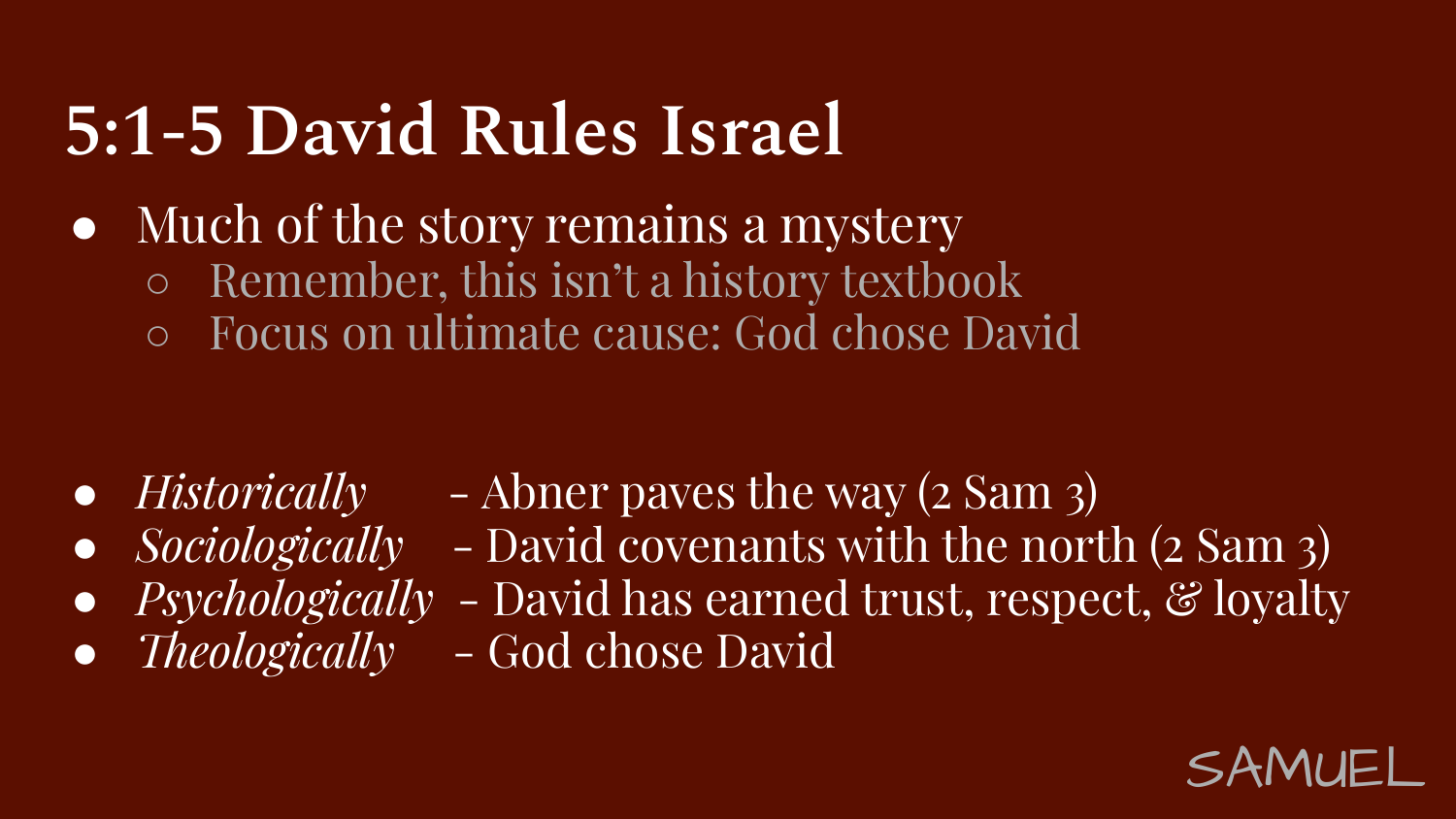### **5:1-5 David Rules Israel**

- *●* The northern tribes cite three reasons:
- **ONE** "we are your bone and flesh"
- **TWO** "In time past, when Saul was king over us, it was *you* who led out and brought in Israel"
- **THREE** "And the Lord said to you, 'You shall be shepherd of m y people Israel, and you shall be prince over Israel."

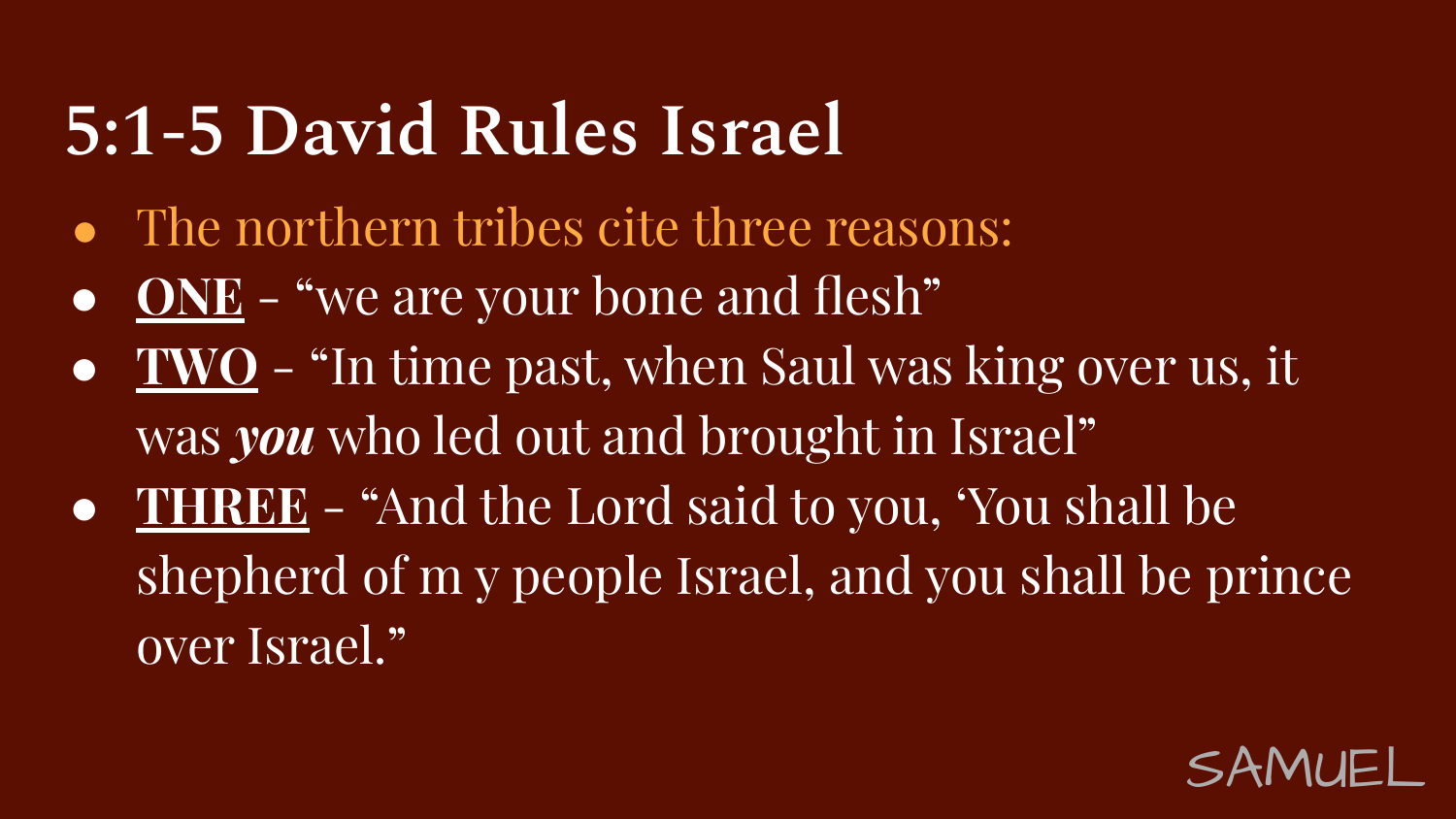### **David's Grand Strategy**

- 1. Tribal Kingdom
- 2. National Kingdom
- 3. Consolidated Territorial State
- 4. Multinational State
- 5. Empire

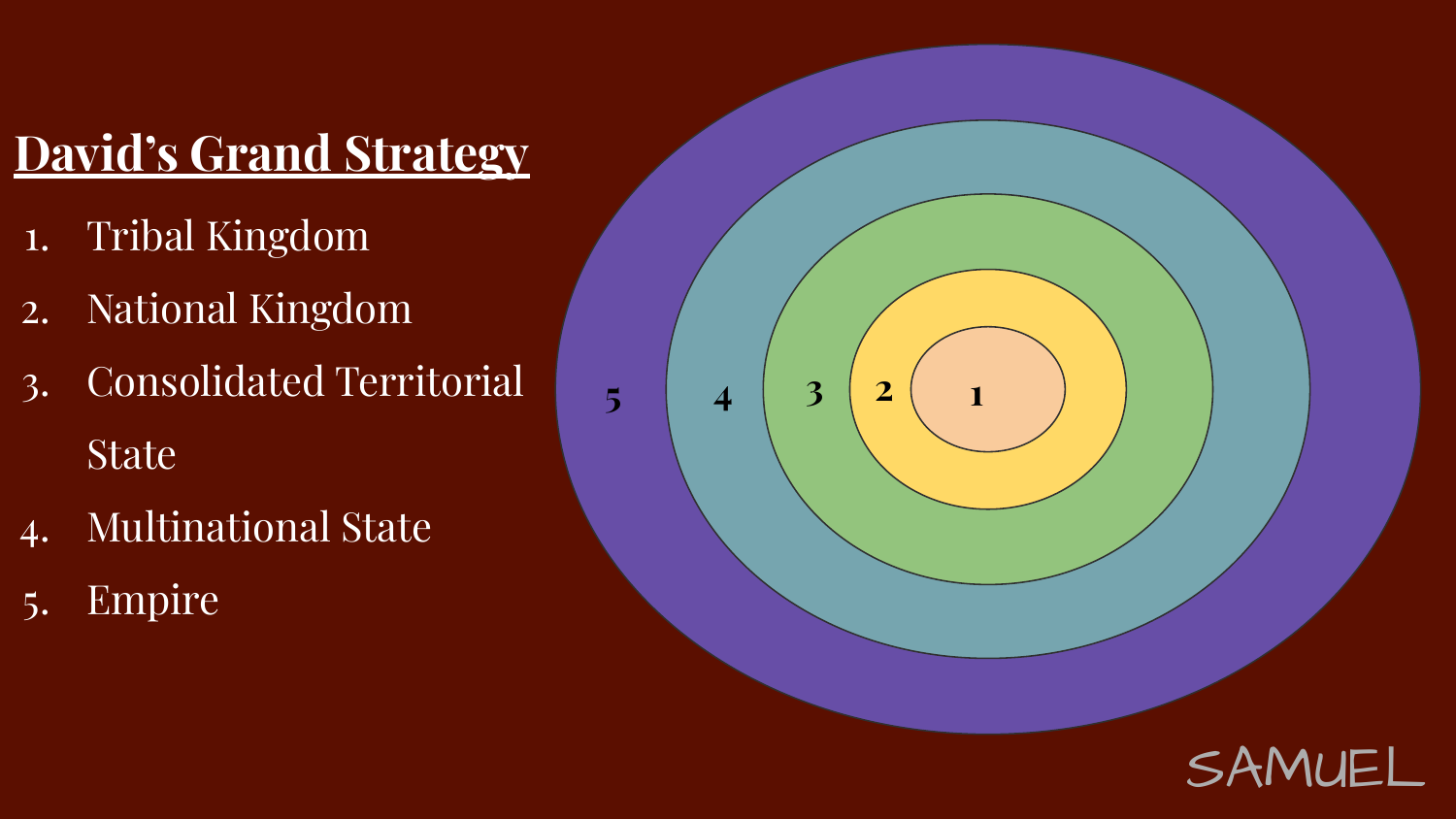#### **5:6-10 David Captures Jerusalem**

- *●* Hebron is an insufficient base of governance
- Jerusalem
	- Central
	- Natural defenses
	- Fortified
	- Neutral to Israel before this

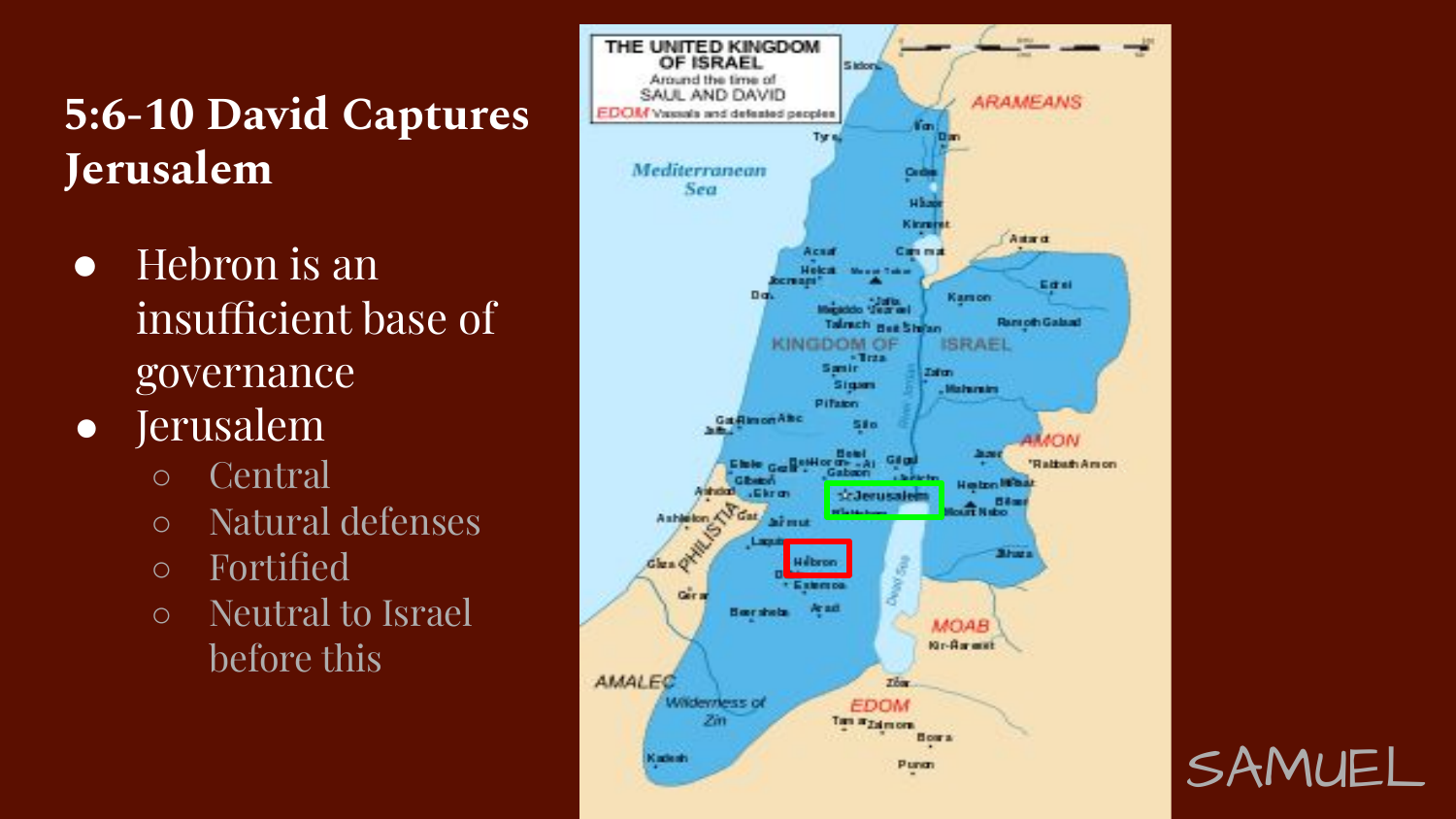#### **5:11-12 David's Palace**

- *●* Hiram, king of Tyre, aids in construction
- Hiram later will help Solomon build the temple (1 Kings 5)



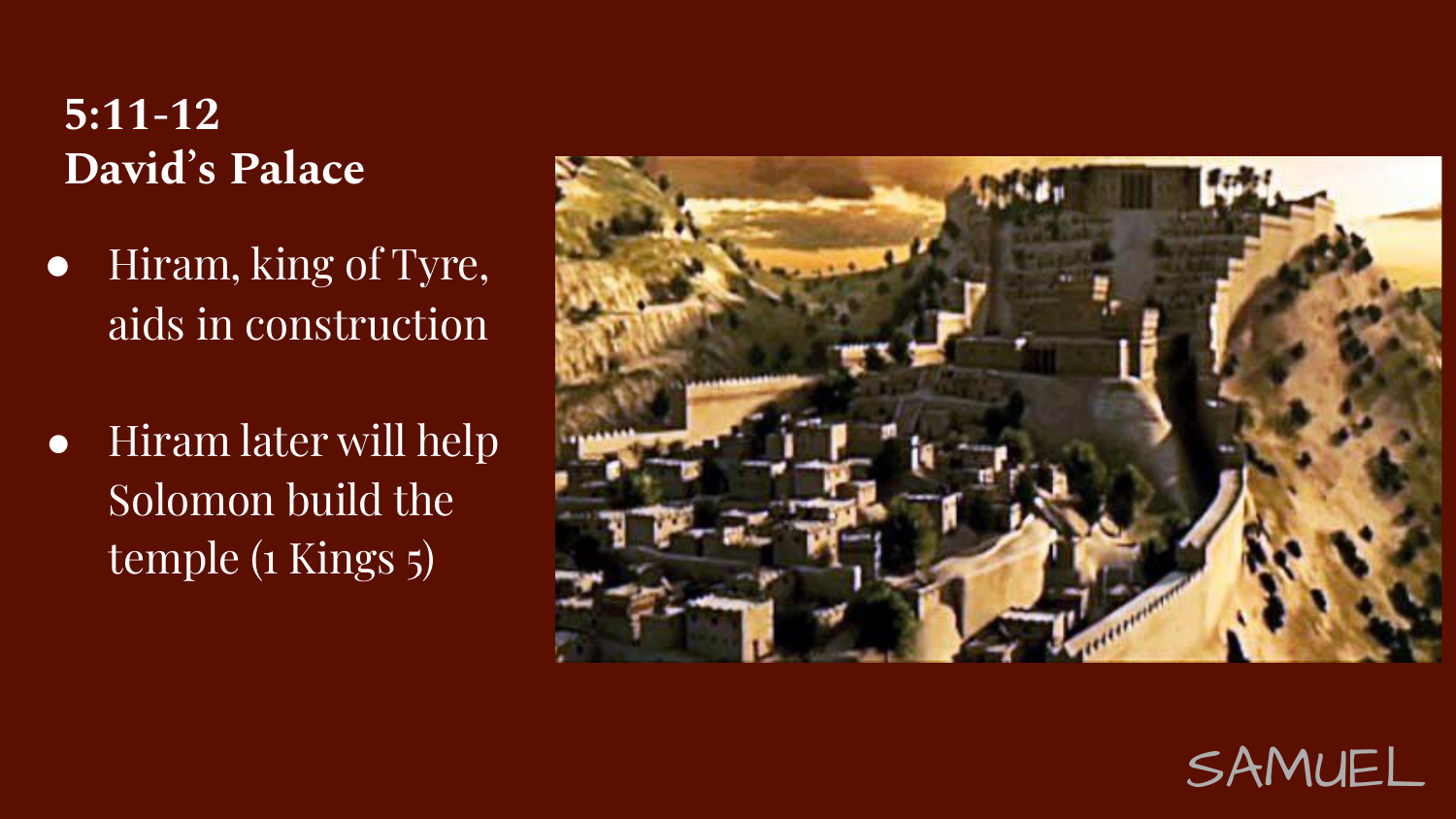# **5:13-16 "concubines and wives"**

- At Hebron, David had sons by six women
- At Jerusalem, David takes more concubines and wives, and fathers eleven more sons
	- The expression is almost always "wives and concubines"
	- $\circ$  It may be that the historian is foreshadowing trouble
		- Deuteronomy 17:17 "*And he shall not acquire many wives for himself, lest his heart turn away, nor shall he acquire for himself excessive silver and gold*."

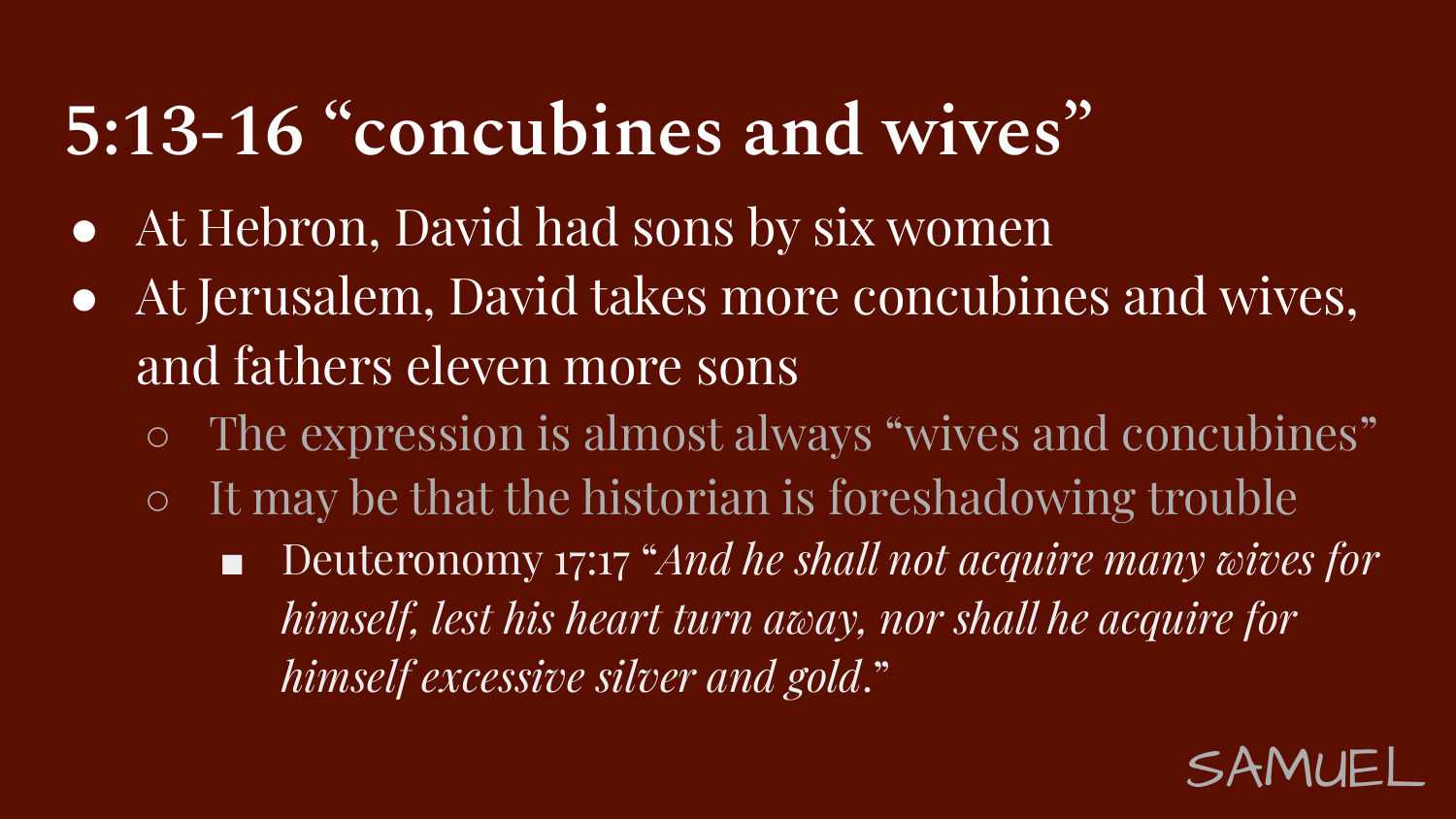### **5:17-25 Victories over Philistia**

- At Baal-perazim (*lord of bursting through*)
	- Inquired of the Lord; great victory
	- Carried off the idols, abandoned by the Philistines
		- A reversal of fortune from the capture of the ark
- At Rephaim
	- Inquired of the Lord; went to the rear
	- the Lord defeated the Philistines
	- David chased them "from Geba to Gezer"

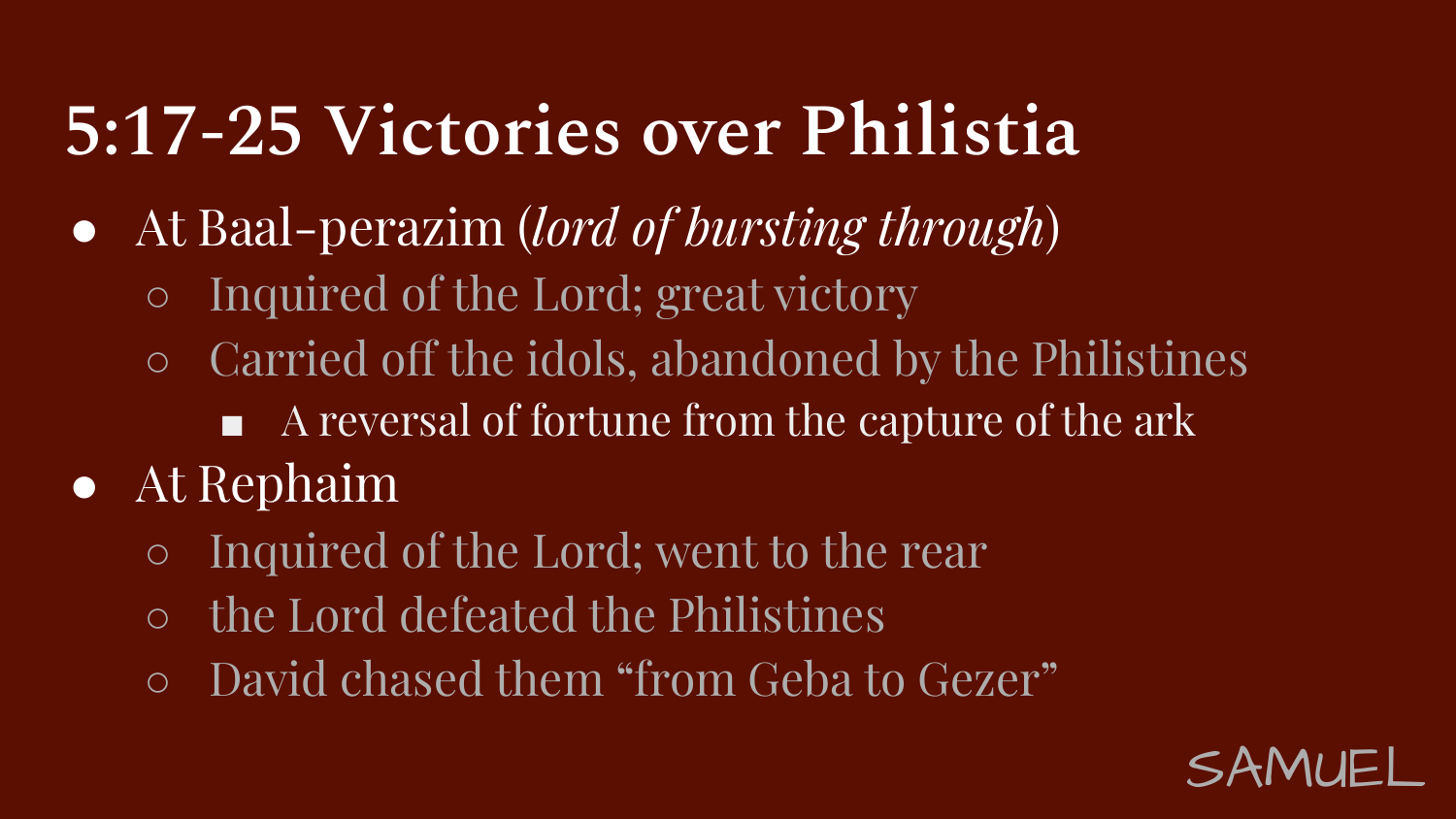# **The Ark in Jerusalem**

- Politically, Jerusalem is the center of Israel
- Bringing the ark makes Jerusalem the spiritual center as well
	- Israel has been without a spiritual center since Shiloh fell in 1 Samuel 4
	- The ark in Jerusalem will be an important symbol of unity and God's approval

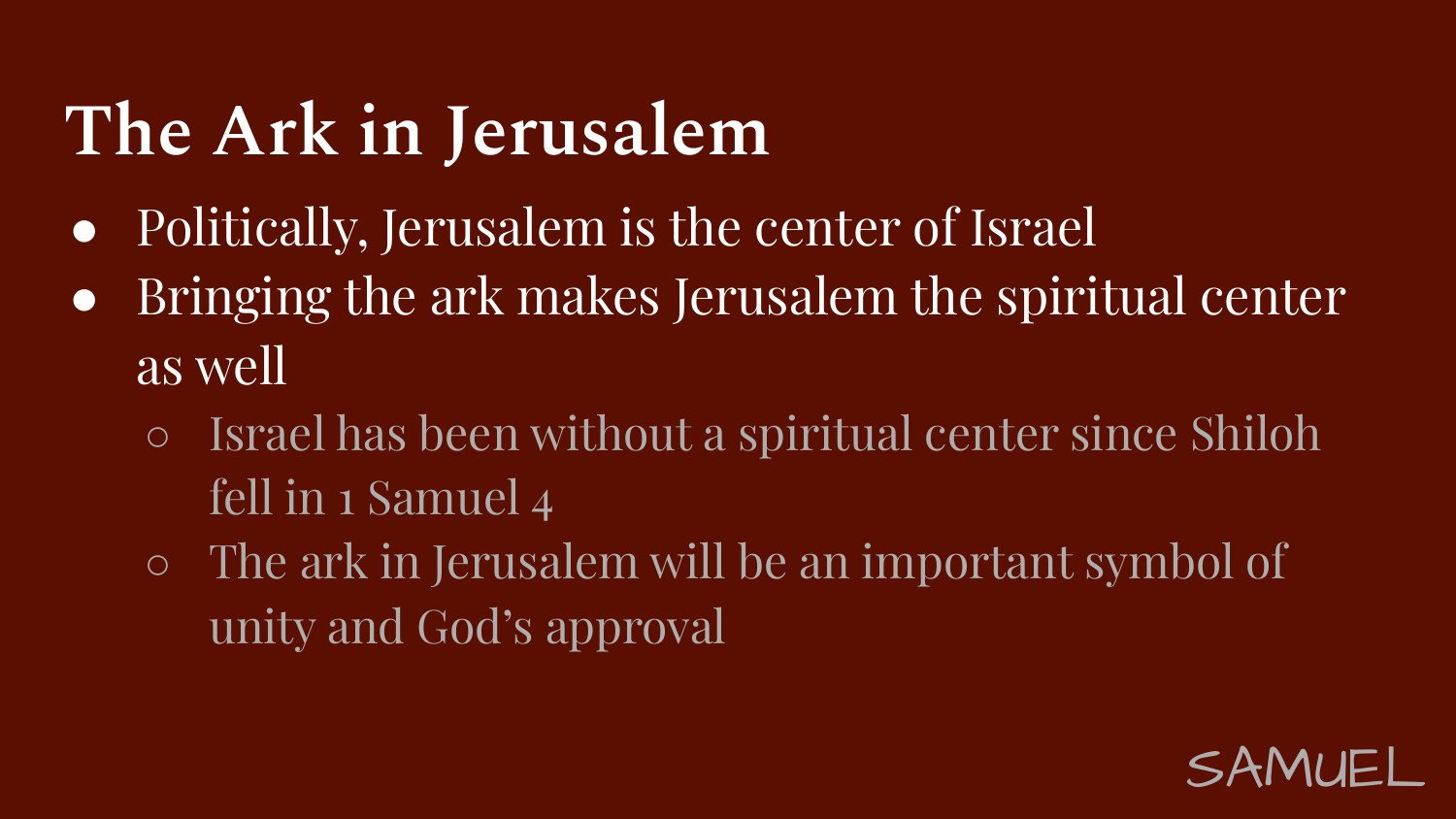# **Zion Theology**

- **● NOT** the same as modern Zionism
- *● the conviction that Yahweh is the great king and has chosen Jerusalem as his dwelling place*
	- "The Lord will **reign** forever and ever" (Ex 15:18)
	- "The Lord their God is with them, and the shout of a **king** is among them." (Num 23:21)
	- "Thus the Lord became **king** in Jeshurun…" (Deut 33:5)
- The belief that Yahweh is king may explain why Israel was so late to install an earthly king

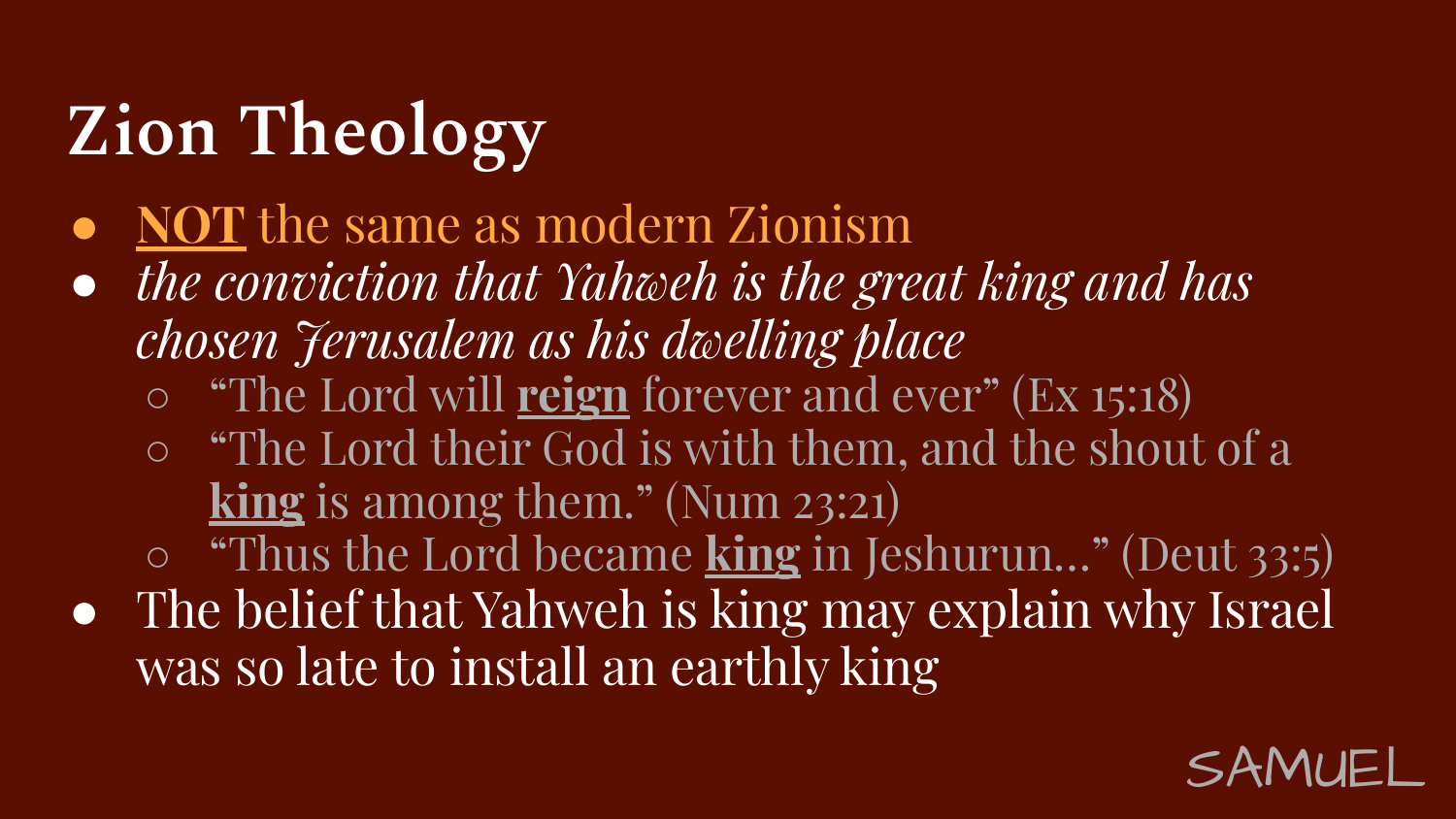# **Zion Theology**

- Through David's conquests, God shows supreme and sovereign over both Philistia and Israel
	- And later will show sovereign over all Israel neighbors
- God dwells on a mountain
	- Mt. Sinai (Ex 3:1, 18:5, 24:13)
	- Mt. Paran (Deut 33:2)
	- Mt. Zion [READ Ps 78:67-69]

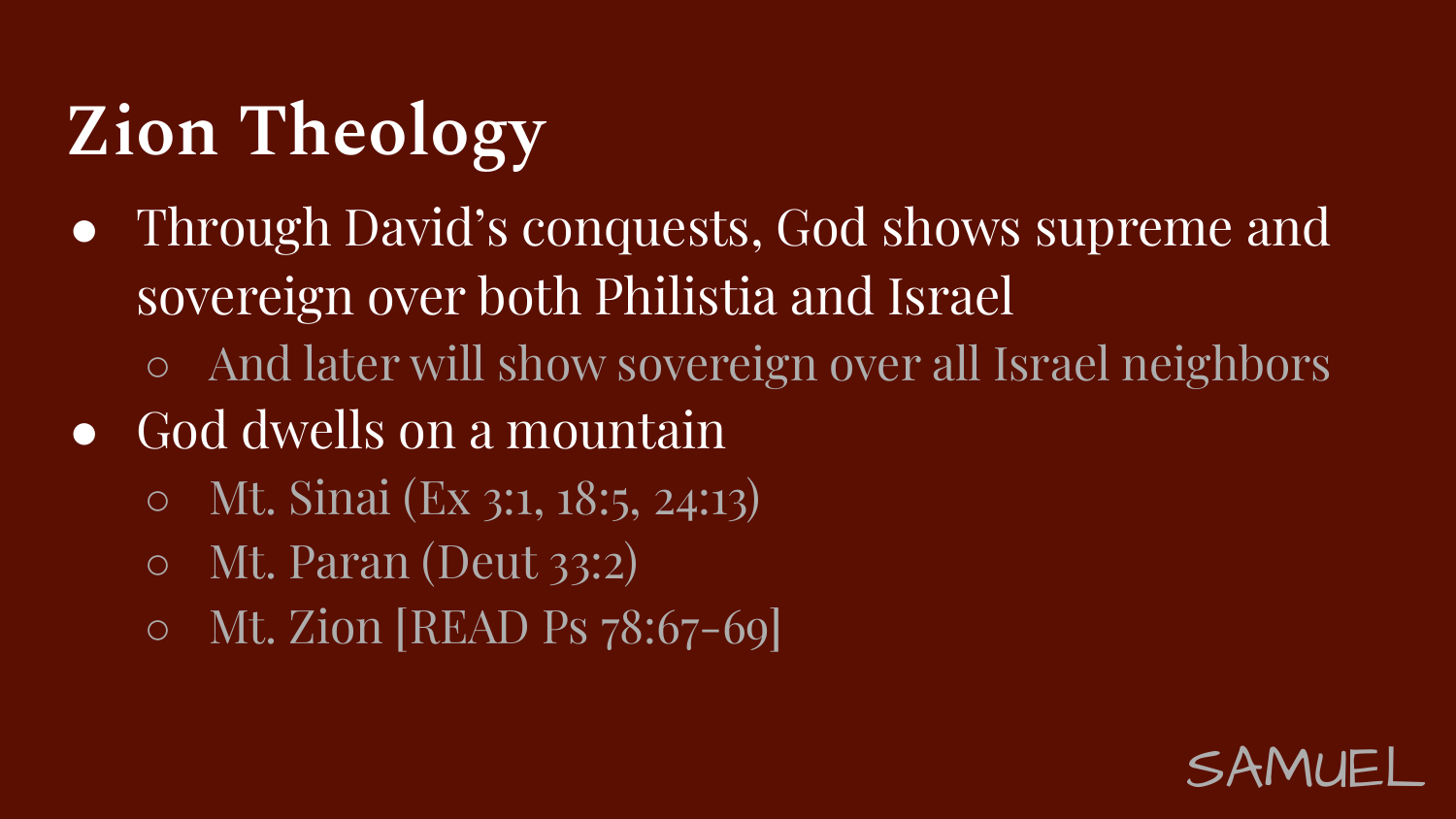# **6:1-4 David brings the ark to Jerusalem**



THE DEATH OF UZZAH.



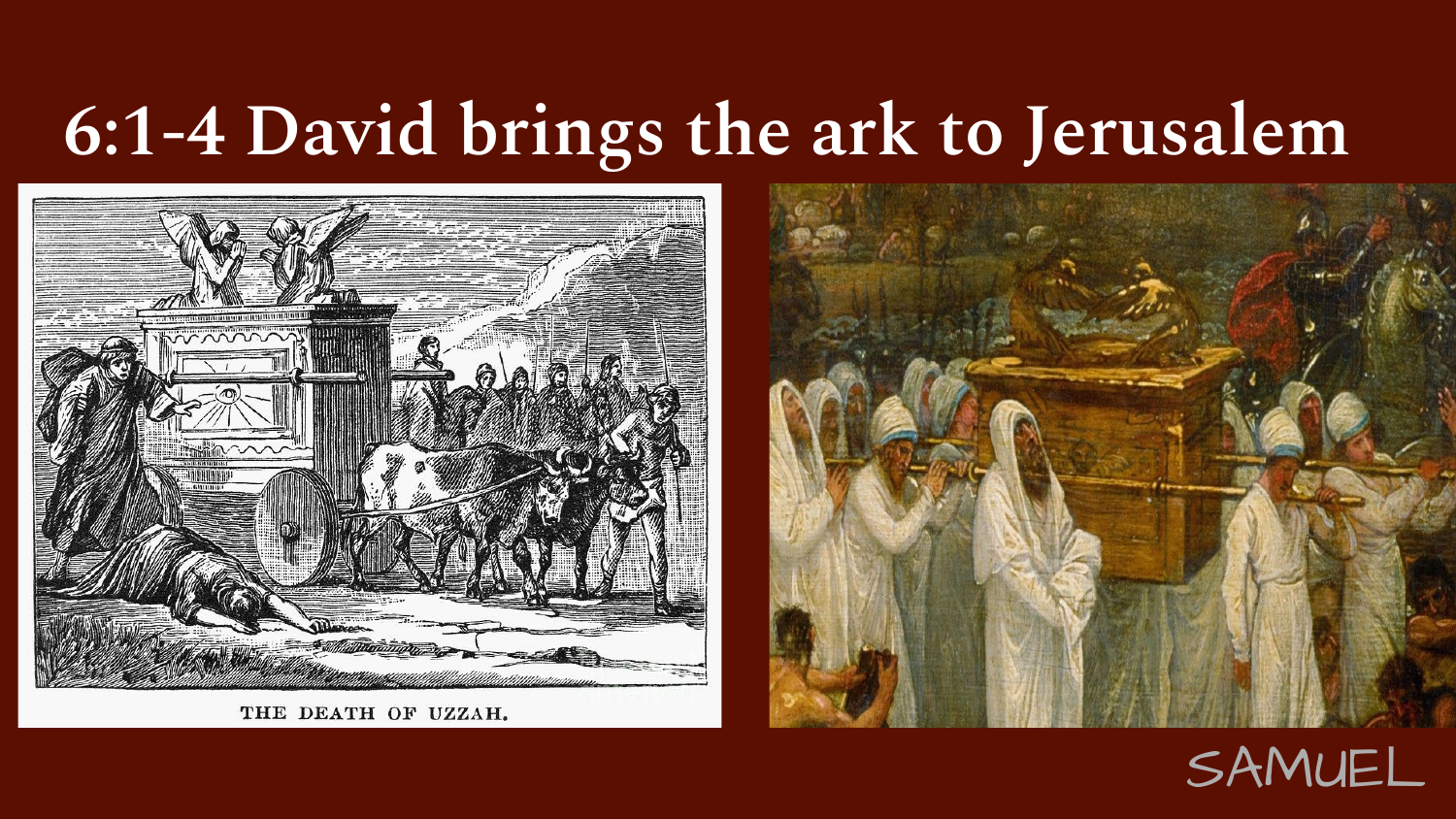# **6:1-4 David brings the ark to Jerusalem**





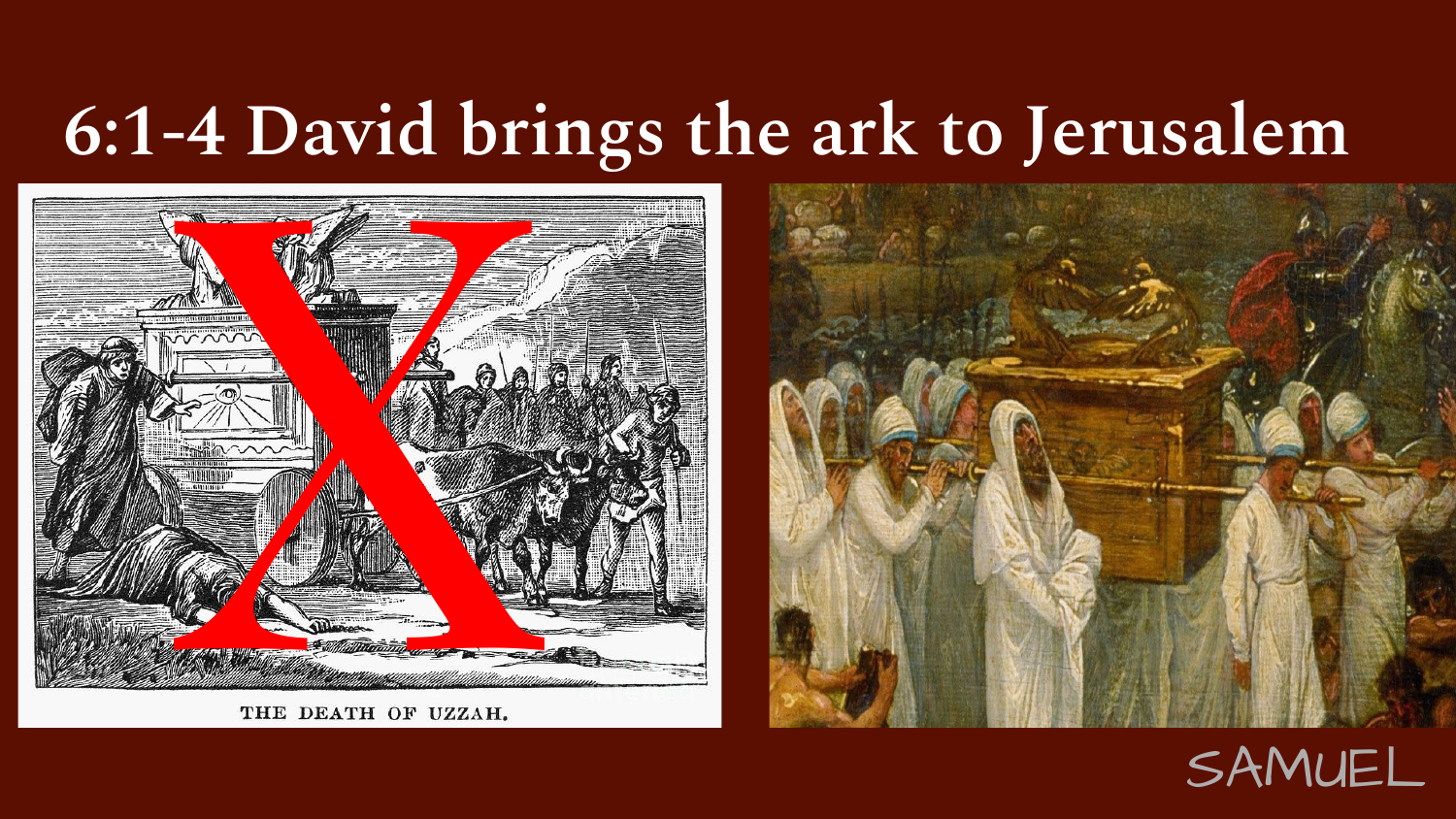# **6:1-4 David brings the ark to Jerusalem**

In the midst of great achievement and favor from God

In the midst of great acknowledge<br>
God<br>
Compared A stark reminder of the Lord our God broken<br>
the Lord our God broken<br>
because we did not s<br>
rule" – 1 Chronicles 1 A stark reminder of God's holiness ● "Because you did not carry it the first time, the Lord our God broke out against us, because we did not seek him according to the rule" - 1 Chronicles 15:13

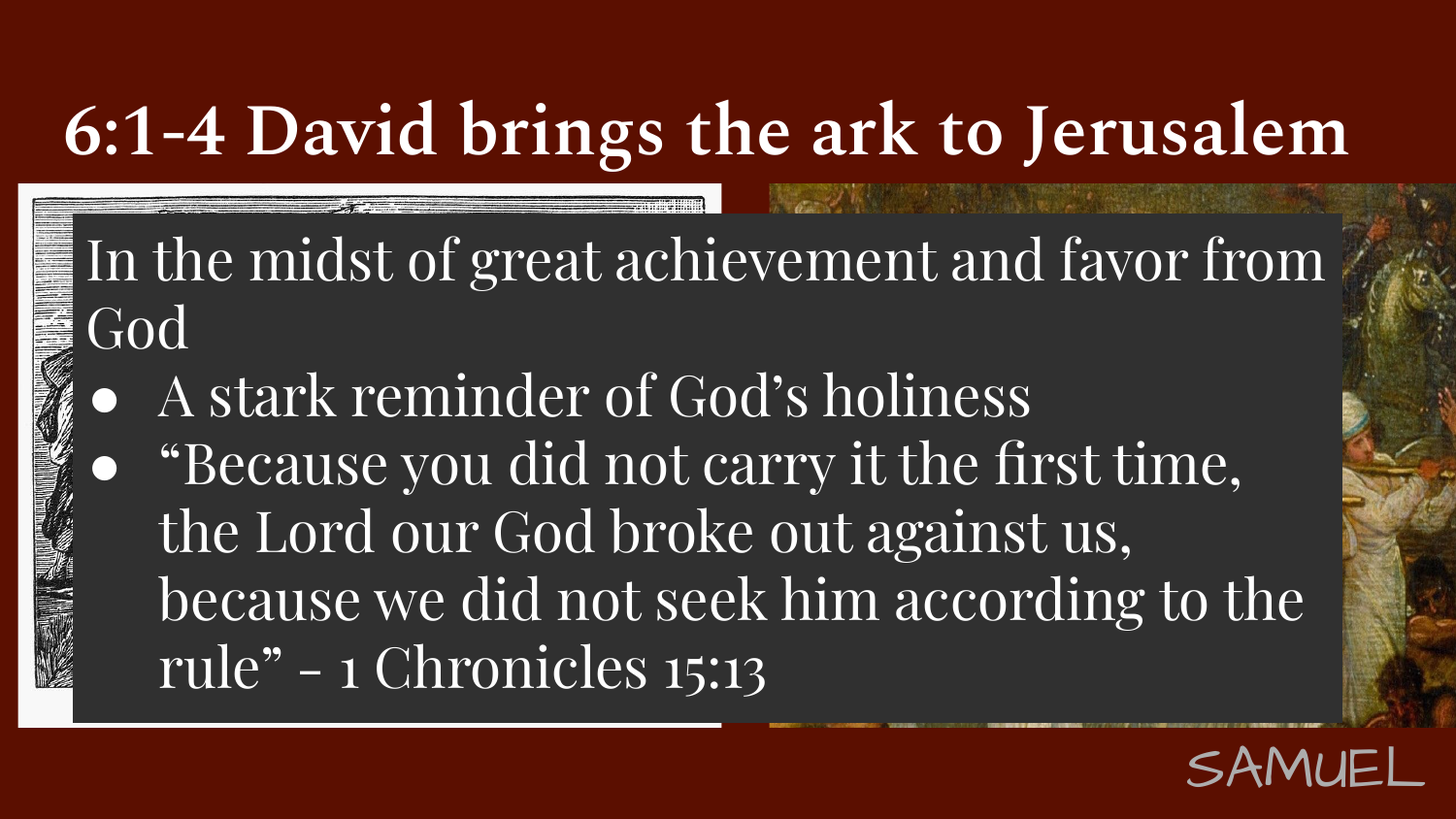# **6:14-23 David & Michal**

- Yes. David danced in a linen ephod
- Also
	- Sacrificed an ox and a "fattened animal"
	- Celebrated with shouting and horns
	- Made burnt offerings, peace offerings
	- Gave to the "whole multitude of Israel"
- "...shamelessly uncovers himself"
	- Not naked